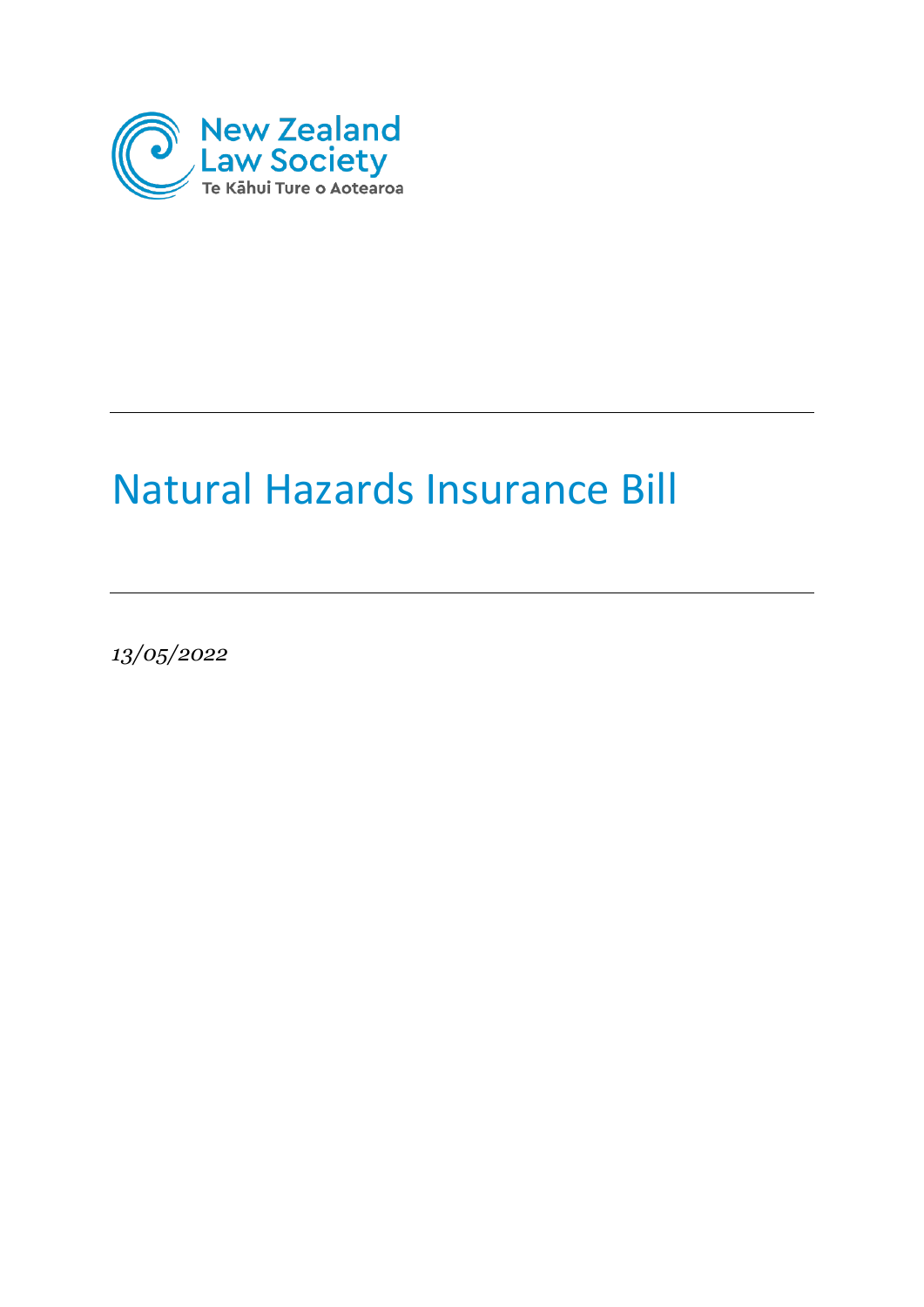#### **Natural Hazards Insurance Bill 2022**

### **1 Introduction**

- 1.1 The New Zealand Law Society | Te Kāhui Ture o Aotearoa (**Law Society**) welcomes the opportunity to comment on the Natural Hazards Insurance Bill (**Bill**).
- 1.2 The Bill seeks to replace the Earthquake Commission Act 1993 and change the name of the Earthquake Commission to Toka Tū Ake – Natural Hazards Commission (**Commission**). It also seeks to clarify the role of the Commission and enhance the durability and flexibility of the legislation.
- 1.3 This submission has been prepared with input from the Law Society's Public and Administrative Law Committee. 1
- 1.4 The Law Society does not wish to be heard.

## **2 Purpose of Act, and functions and objectives of Commission (clauses 3, 25 & 26)**

- 2.1 Clause 3(c) states that a purpose of the Act is to enable the Commission to facilitate the purchase of reinsurance or other risk transfer products in respect of "other Crown risks". The Commission also appears to have a function (under clause 125(2)(d)) and an objective (under clause 126(h)) to facilitate the purchase of risk transfer products in respect of "other Crown risks".
- 2.2 The Bill does not clarify what these "other Crown risks" are, and whether they are distinct from the risks associated with the Commission's primary functions relating to natural hazards. The Public Inquiry into the Earthquake Commission recommended that the Commission's role be clarified in the Act. $<sup>2</sup>$  We therefore invite the select committee to</sup> consider whether the purpose of the Act, and the functions and objectives of the Commission, should be clarified by defining the term "other Crown risks" (although we note that the current drafting would enable ancillary functions to be added and retain flexibility as to the Commission's role).

#### **3 Disclosure to persons with proper interest (clause 140)**

- 3.1 Clause 140 allows the Commission to disclose information to:
	- (a) the Crown, a Crown entity or an Office of Parliament (clause 140(a)), *or*
	- (b) a recipient who has a "proper interest" in receiving the information for performing their functions or exercising their powers or for law enforcement purposes (clause 140(b)).
- 3.2 Clause 140(a) does not outline the circumstances in which information held by the Commission can be disclosed to the Crown, another Crown entity or Office of Parliament.

<sup>&</sup>lt;sup>1</sup> More information about this Committee is available on the Law Society's website: [https://www.lawsociety.org.nz/branches-sections-and-groups/law-reform-committees/public-and](https://www.lawsociety.org.nz/branches-sections-and-groups/law-reform-committees/public-and-administrative-law-committee/)[administrative-law-committee/.](https://www.lawsociety.org.nz/branches-sections-and-groups/law-reform-committees/public-and-administrative-law-committee/)

<sup>&</sup>lt;sup>2</sup> Report of the Public Inquiry into the Earthquake Commission (Public Inquiry into the Earthquake Commission, March 2020).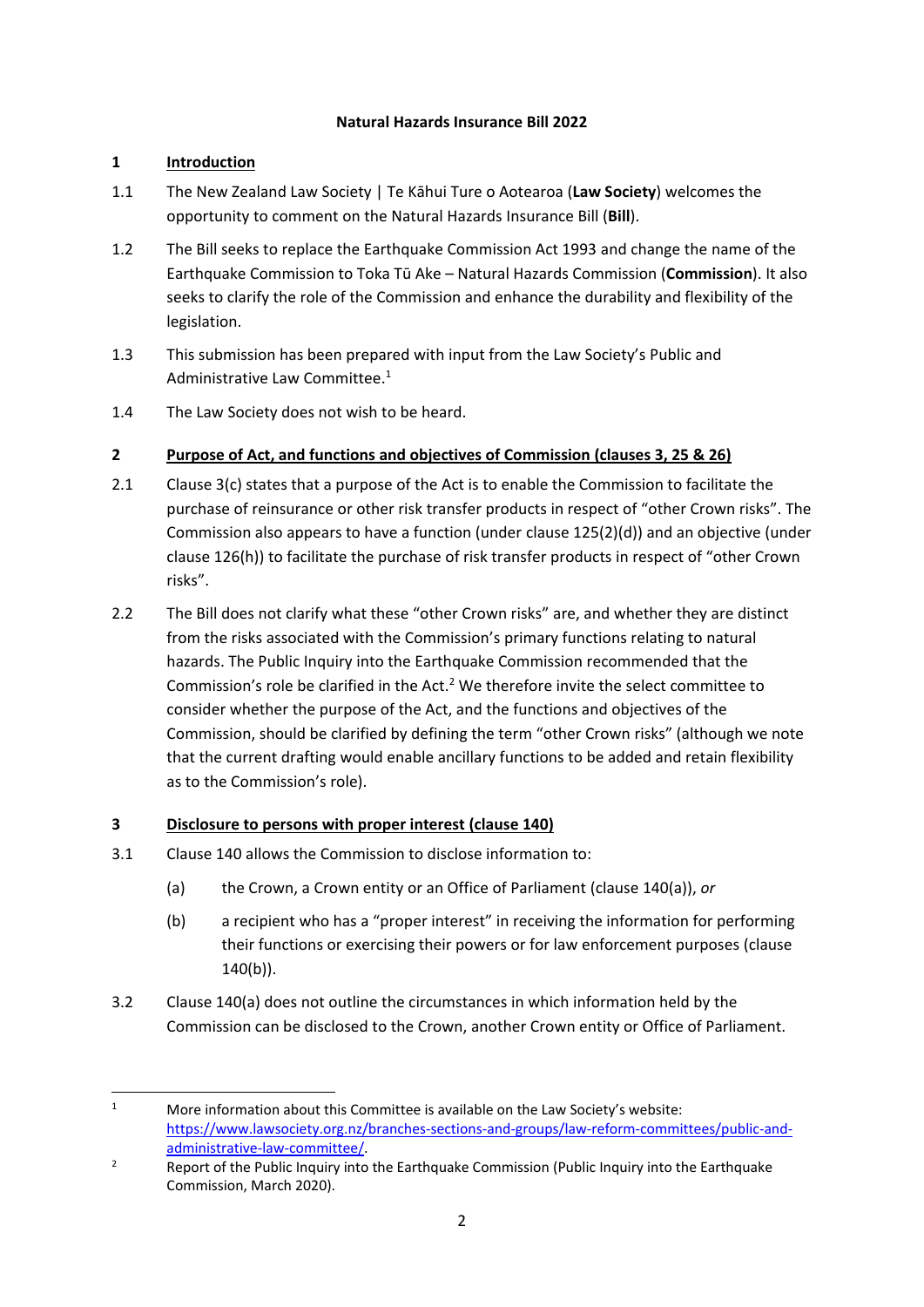This clause is, in our view, overbroad and appears to go much further than what could be disclosed under the Privacy Act regime.

- 3.3 The heading of clause 140 suggests the Crown, Crown entities and Offices of Parliament should also have a "proper interest" in receiving the information held by the Commission. The Report of the Public Inquiry into the Earthquake Commission recommended broad information sharing powers to ensure a linked-up response to claims management,<sup>3</sup> and clause 140 may have been drafted in this way to give effect to this recommendation. However, the proposed information sharing powers are overbroad and depart from similar information sharing arrangements between government agencies which have been approved by the Privacy Commissioner.
- 3.4 It would be preferable to include some threshold criteria for what constitutes a "proper interest" in receiving information under clause 140. This could be achieved by simply removing the word "or" between clauses (a) and (b), or replacing it with the word "and".
- 3.5 We also invite the Select Committee to consider whether it is necessary to include the Offices of Parliament within this clause. Each Officer of Parliament operates under their own legislation, with information-gathering powers specific to their functions. Assuming each of those entities is to retain jurisdiction over the Commission, it is preferable for their information-gathering powers to be contained in their primary legislation. Alternatively, if clause 140 is intended to widen those existing powers, we reiterate that the clause may be overbroad.

## **4 Restrictions on recording or disclosing information (clause 147)**

- 4.1 Clause 147(b) prohibits an authorised person from recording, copying, or disclosing information unless it is for an "authorised purpose".
- 4.2 The Bill could be improved by including a definition of "authorised purpose". It is possible that the 'authorised purpose' exception refers to the authorisations for information gathering powers, which are provided for in clauses 141-147 of the Bill.<sup>4</sup> If so, it would be helpful to clarify this by inserting cross-references to the relevant clauses in the Bill.

## **5 Misleading information (clause 150)**

5.1 Clause 150(1) appears to be missing the word "must". This clause should read: *"A person must not give misleading information …"*

## **6 Orders in Council to amend Schedule 2 (clause 156)**

6.1 Clause 156 allows for Orders in Council to amend Schedule 2, which sets out the types of property that are excluded from insurance cover under the proposed Act. Clause 156 therefore enables the Minister to reduce cover for certain types of property by amending the Act, but without the Parliamentary scrutiny of such an amendment.

 $3$  Above n 2.

We note that clause 141(2)(c)(iii) specifically requires an authorisation to set out the purpose for which the powers under clauses 142, 144, and 145 may be exercised.